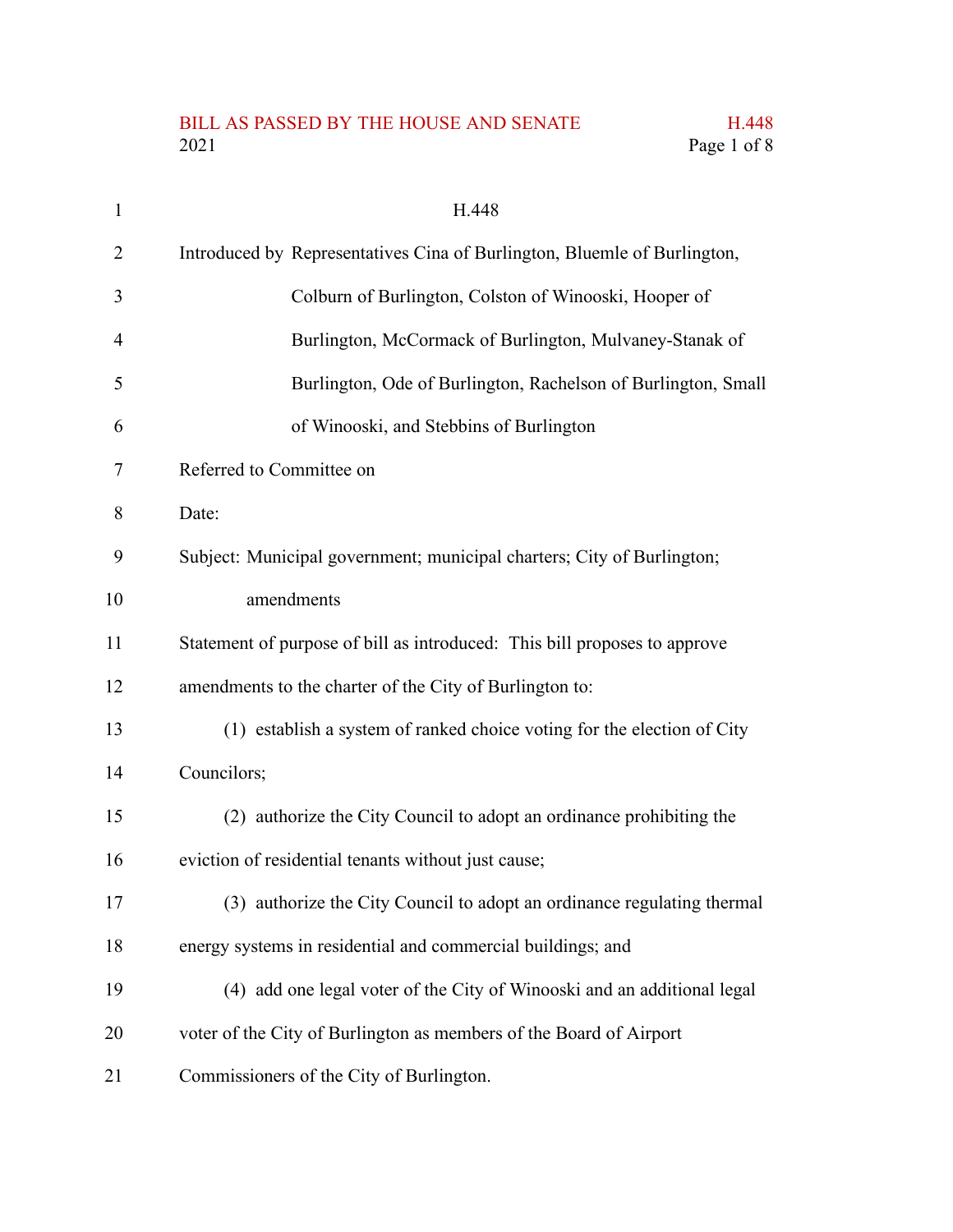## BILL AS PASSED BY THE HOUSE AND SENATE H.448 2021 Page 2 of 8

- An act relating to approval of amendments to the charter of the City of Burlington 1 2
- It is hereby enacted by the General Assembly of the State of Vermont: 3
- Sec. 1. CHARTER AMENDMENT APPROVAL 4
- The General Assembly approves the amendments to the charter of the City 5
- of Burlington as set forth in this act. The voters approved the proposals of 6
- amendment on March 2, 2021. 7
- Sec. 2. 24 App. V.S.A. chapter 3 is amended to read: 8

## CHAPTER 3. CITY OF BURLINGTON

\* \* \*

- § 5. ELECTION TO BE BY BALLOT; METHOD OF ELECTION; 11
- RUNOFF 12

9

10

**ELECTIONS** 13

| 14 | (a) The election of the Mayor and all City councilors and school                   |
|----|------------------------------------------------------------------------------------|
| 15 | commissioners shall be by ballot, and the person or persons receiving a            |
| 16 | plurality of all votes cast for any office afore, aid shall, except as hereinafter |
| 17 | provided, be declared elected thereto. However, it no person receives at least     |
| 18 | 40 percent of all votes cast for any office aforesaid, no one shall be declared    |
| 19 | elected and a runoff election shall be held. The only candidates in the runoff     |
| 20 | election shall be the two persons receiving the greater number of voles or, in     |
| 21 | case of a tie, the persons receiving the greatest number of votes or the persons   |
| 22 | <b>FUGURINIE THE SUCCINE PLEASED HUIHLOOF OF VOLUS.</b><br>ние ение жинипылануе    |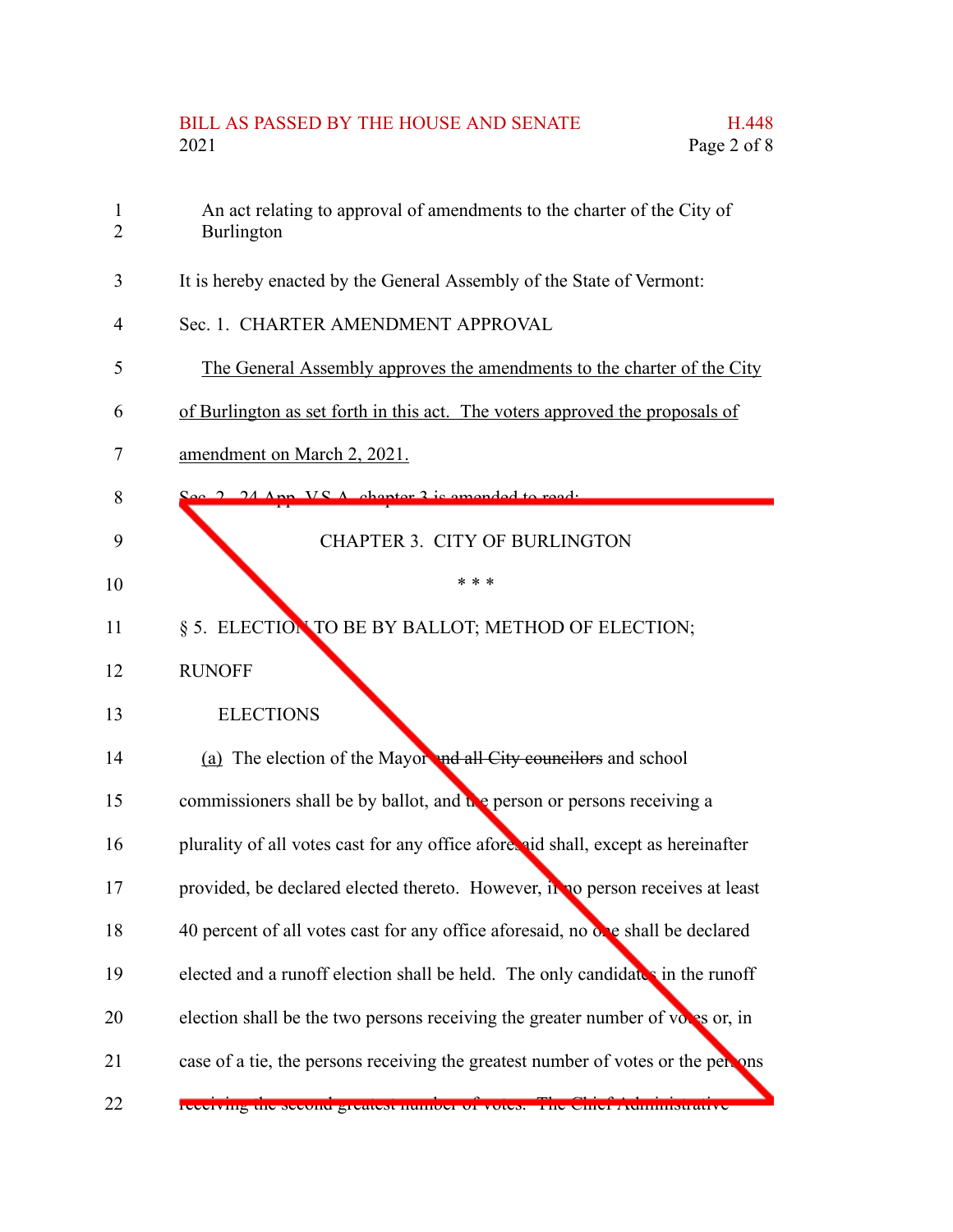| 1  | Officer shall within seven days were a runoff election to be held not less than |
|----|---------------------------------------------------------------------------------|
| 2  | 12 ays nor more than 20 days after the date of the warning. The warning         |
| 3  | shall be published in a newspaper of general circulation in the City and posted |
| 4  | in a public place. The person or persons receiving a plurality of all the votes |
| 5  | cast in a runoff dection shall be declared elected.                             |
| 6  | (b) All elections of City Councilors shall be by ballot, using a system of      |
| 7  | ranked choice voting without a separate runoff election. The Chief              |
| 8  | Administrative Officer shall mplement a ranked choice voting protocol           |
| 9  | according to these guidelines:                                                  |
| 10 | (1) The ballot shall give voters the option of ranking candidates in order      |
| 11 | of preference.                                                                  |
| 12 | (2) If a candidate receives a majority (Cver 50 percent) of first               |
| 13 | preferences, that candidate is elected.                                         |
| 14 | (3) If no candidate receives a majority of first perferences, an instant        |
| 15 | runoff tabulation shall be performed by the presiding elect on officer. The     |
| 16 | instant runoff retabulation shall be conducted in rounds. In each round, each   |
| 17 | voter's ballot shall count as a single vote for whichever continuing vandidate  |
| 18 | the voter has ranked highest. The candidate with the fewest votes after each    |
| 19 | round shall be eliminated until only two candidates remain, with the candidate  |
| 20 | then receiving the greatest number of votes being elected.                      |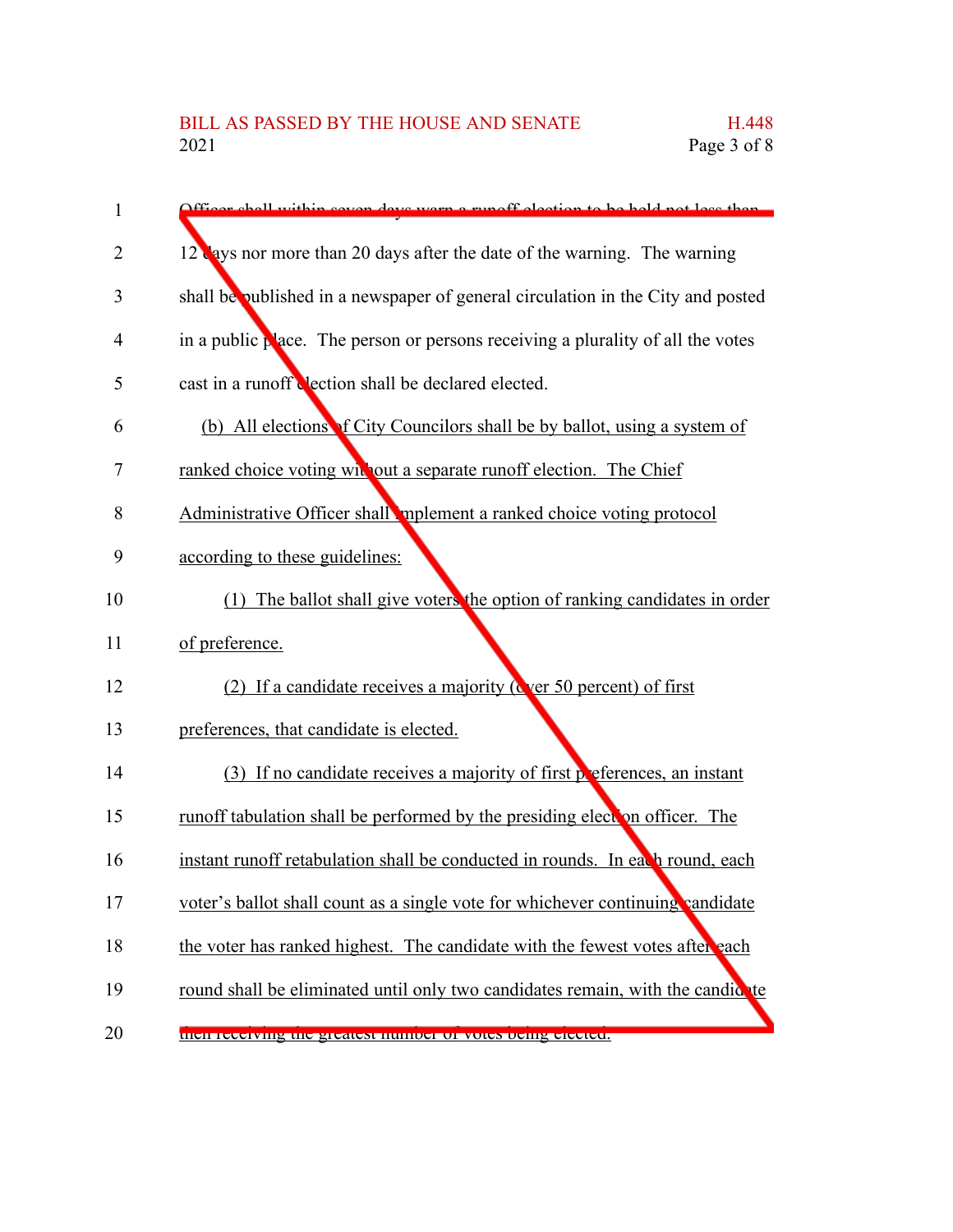| 1              | (A) The City Council may adopt additional regulations consistent with           |
|----------------|---------------------------------------------------------------------------------|
| $\overline{2}$ | this subsection to implement these standards.                                   |
| 3              | * * *                                                                           |
| 4              | § 48. ENUMERATED                                                                |
| 5              | The City Council shall have power:                                              |
| 6              | * * *                                                                           |
| 7              | (66)(A) To provide by ordinance protections for residential tenants, as         |
| 8              | defined in 9 V.S.A. chapter 137, from eviction without "just cause," where just |
| 9              | cause shall include:                                                            |
| 10             | (i) a tenant's material <b>c</b> reach of a written rental agreement;           |
| 11             | (ii) a tenant's violation of tate statutes regulating tenant                    |
| 12             | obligations in residential rental agreements,                                   |
| 13             | (iii) nonpayment of rent; and                                                   |
| 14             | (iv) a tenant's failure to accept written, reasonable, good faith               |
| 15             | renewal terms.                                                                  |
| 16             | (B) The ordinance shall exclude from "just causes the expiration of a           |
| 17             | rental agreement as the sole grounds for termination of tenancy. In addition to |
| 18             | the exemptions in 9 V.S.A. chapter 137, the ordinance shall exempt from this    |
| 19             | provision, subject to mitigation provisions, sublets and in-unit rentals a well |
| 20             | as the following properties, but not limited to:                                |
| 21             | (1) OWNER-OCCupica auprences and diplemes,                                      |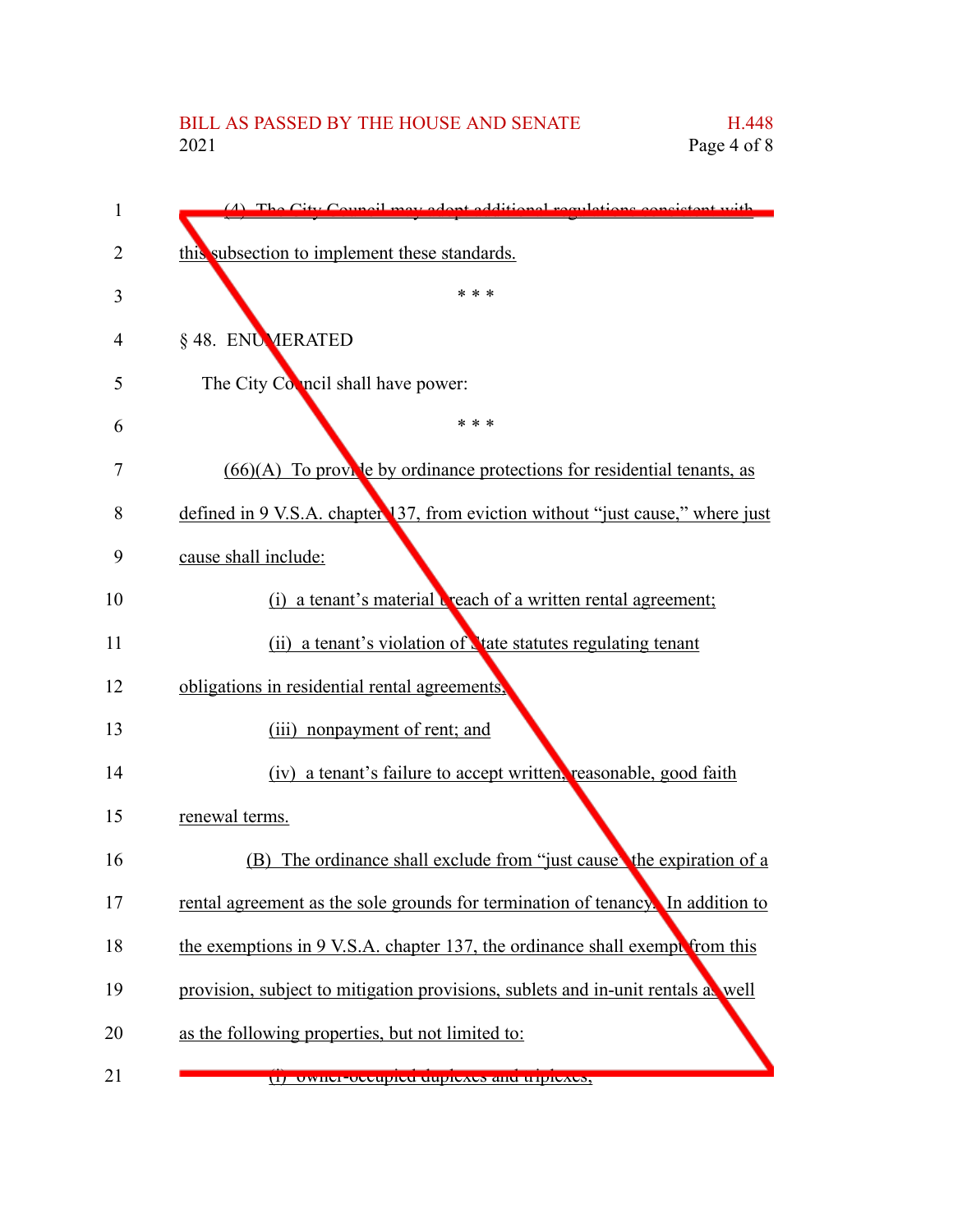## BILL AS PASSED BY THE HOUSE AND SENATE H.448<br>2021 Page 5 of 8 Page 5 of 8

| 1              | (ii) those being withdrown from the rental merket including                      |
|----------------|----------------------------------------------------------------------------------|
| $\overline{2}$ | properties to be occupied by the owner or an immediate family member as a        |
| 3              | primary residence; and                                                           |
| 4              | (iii) those in need of substantial renovations that preclude                     |
| 5              | occupancy.                                                                       |
| 6              | (C) The ordinance shall include provisions that:                                 |
| 7              | (i) mitigate potential negative impacts on tenants and property                  |
| 8              | owners, including requirements of adequate notice and reasonable relocation      |
| 9              | expenses;                                                                        |
| 10             | (ii) provide for a reasor able probationary period after initial                 |
| 11             | <u>occupancy; and</u>                                                            |
| 12             | (iii) limit unreasonable rent increases to prevent de facto evictions            |
| 13             | or nonrenewals, although this shall not be consulted to limit rents beyond the   |
| 14             | purpose of preventing individual evictions.                                      |
| 15             | (D) The ordinance shall define what is "reasonable" and "adequate"               |
| 16             | notice" in defining "just cause" and shall require that landle ds provide notice |
| 17             | of just cause and other legal requirements as part of the rental a reement.      |
| 18             | (67) To regulate thermal energy systems in residential and commercial            |
| 19             | buildings, including assessing carbon impact or alternative compliance           |
| 20             | payments, for the purpose of reducing greenhouse gas emissions throughout        |
| 21             | the City. Two assessment or carbon impact or ancinative compnance payment        |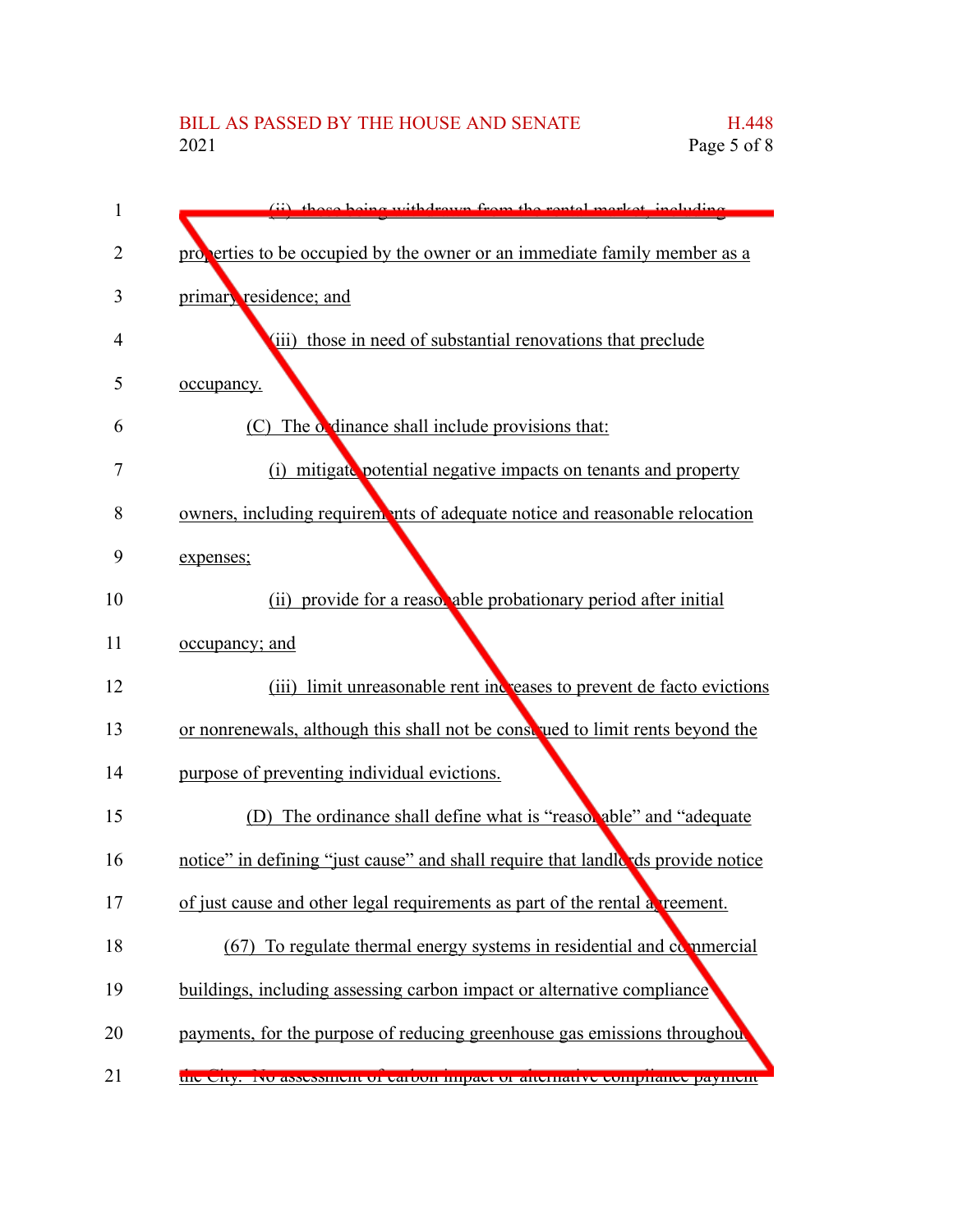shall be imposed unless previously authorized by a majority of the legal voters of the City voting on the question at an annual or special City meeting duly warned for that purpose. \* \* \* § 120. ENUMERATED There shall be maintained in said City a Board of Assessors consisting of the City Assessor and two legal voters of said City; a Board of Tax Appeals normally consisting of seven legal voters of said City; a Board of Public Works Commissioners consisting of seven legal voters of said City; a Board of Cemetery Commissioners, a Board of Light Commissioners, a Board of Fire Commissioners, and a Board of Health, each consisting of five legal voters of said City; a Board of Airport Commissioners onsisting of four five legal voters of the City of Burlington, and one legal voter of the City of South Burlington, and one legal voter of the City of Winooski; a Board of Police Commissioners, consisting of seven legal voters of said City; a Board of Park and Recreation Commissioners, consisting of seven legal voters of said City; a Board of Library Commissioners consisting of 10 members; a Board of Planning Commissioners, the members of such boards to be appointed by the City Council with Mayor presiding; a Board of School Commissioners consisting of 12 legal voters of said City and of the respective wards in which 1 2 3 4 5 6 7 8 9 10 11 12 13 14 15 16 17 18 19 20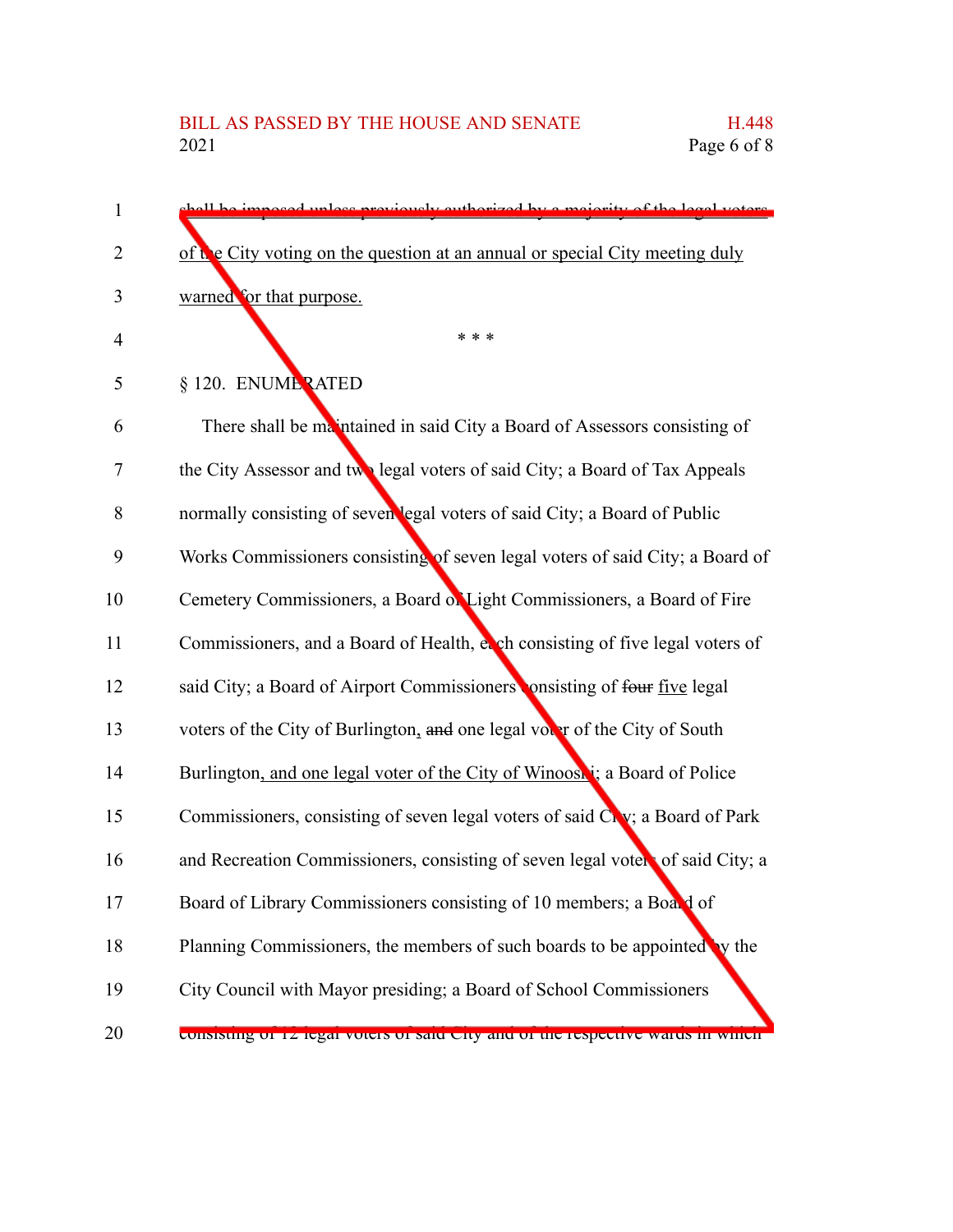| $\mathbf{1}$   | stady and a Roard of Finance to be constituted as hereinafter                    |
|----------------|----------------------------------------------------------------------------------|
| $\overline{2}$ | provided.                                                                        |
| 3              | * * *                                                                            |
| 4              | § 276. COMPOSITION; TERMS; POWERS; AIRPORT MANAGEMENT                            |
| 5              | (a) $(1)(A)$ The <b>b</b> ard of Airport Commissioners of the City of Burlington |
| 6              | shall consist of four five legal voters of said City to be appointed by the City |
| 7              | Council with Mayor presiding to serve for three years and until their            |
| 8              | successors are appointed and qualified.                                          |
| 9              | (B) In addition, so long as the public aviation field and municipal              |
| 10             | airport is located within the limits of the City of South Burlington, the Board  |
| 11             | of Airport Commissioners shall likewise consist of one legal voter of said City  |
| 12             | of South Burlington to be appointed by the governing ody thereof to serve for    |
| 13             | three years and until a successor is appointed and qualified.                    |
| 14             | (C) In addition, the Board of Airport Commissioners solul likewise               |
| 15             | include one legal voter of the City of Winooski to be appointed by the           |
| 16             | governing body to serve for three years and until a successor is appointed and   |
| 17             | quamnou.                                                                         |
|                | Sec. 2. 24 App. V.S.A. chapter 3 is amended to read:                             |

*CHAPTER 3. CITY OF BURLINGTON*

*\* \* \**

*§ 48. ENUMERATED*